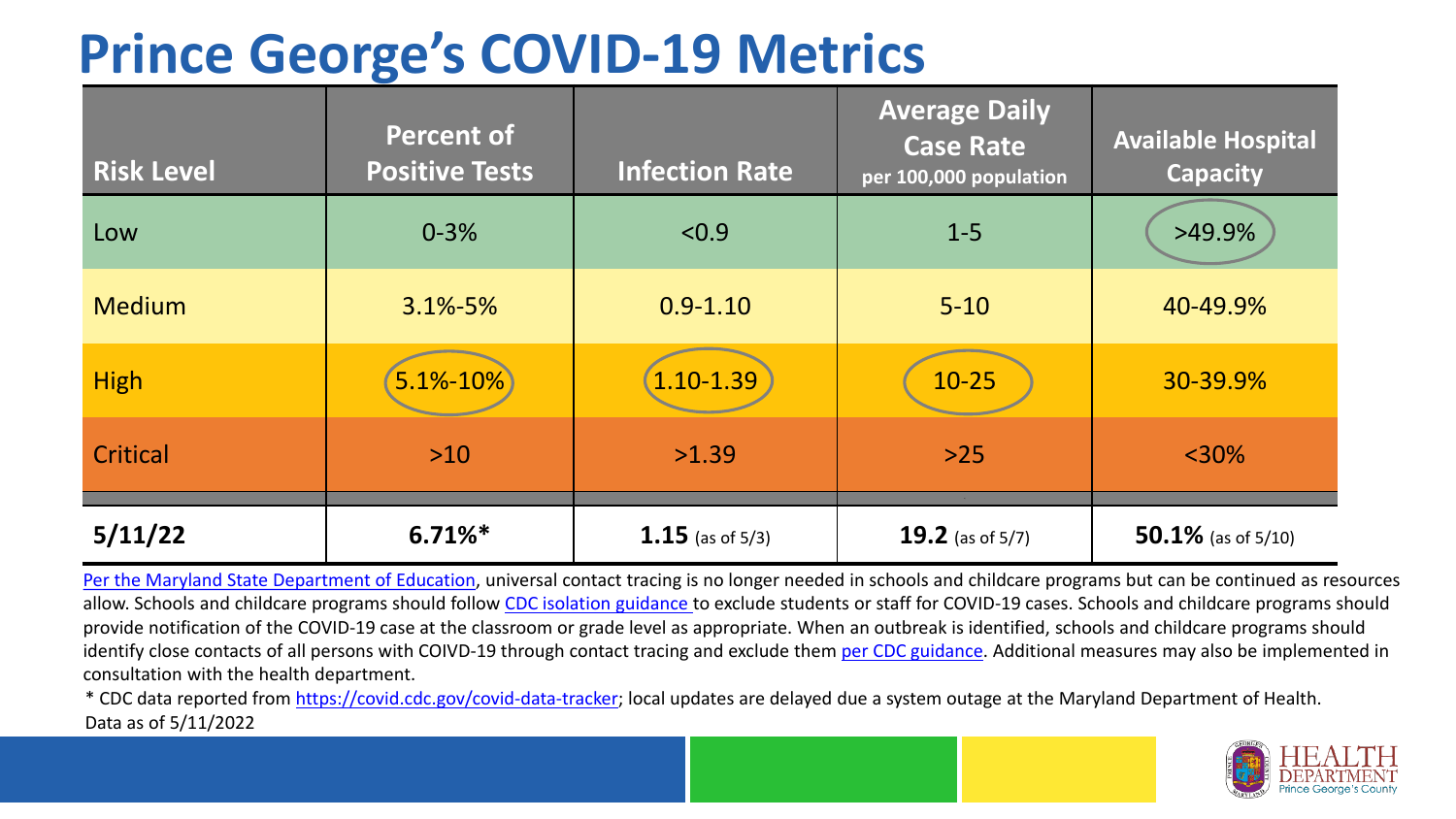# **COVID-19 Community Level and Vaccination**

Per the [CDC COVID-19 Community Levels](https://www.cdc.gov/coronavirus/2019-ncov/science/community-levels.html#anchor_82254) and the [Maryland State Department of Education,](https://earlychildhood.marylandpublicschools.org/system/files/filedepot/3/covid_guidance_full_080420.pdf) people with COVID-19 symptoms, a positive test, or exposure to someone with COVID-19 should follow CDC guidance for isolation and quarantine and wear a mask regardless of the COVID-19 Community Level. According to the CDC, [vaccination](https://www.cdc.gov/coronavirus/2019-ncov/prevent-getting-sick/prevention.html) is considered the leading prevention strategy for those who are eligible.



\*\* Local vaccination data reported as of 5/10/2022

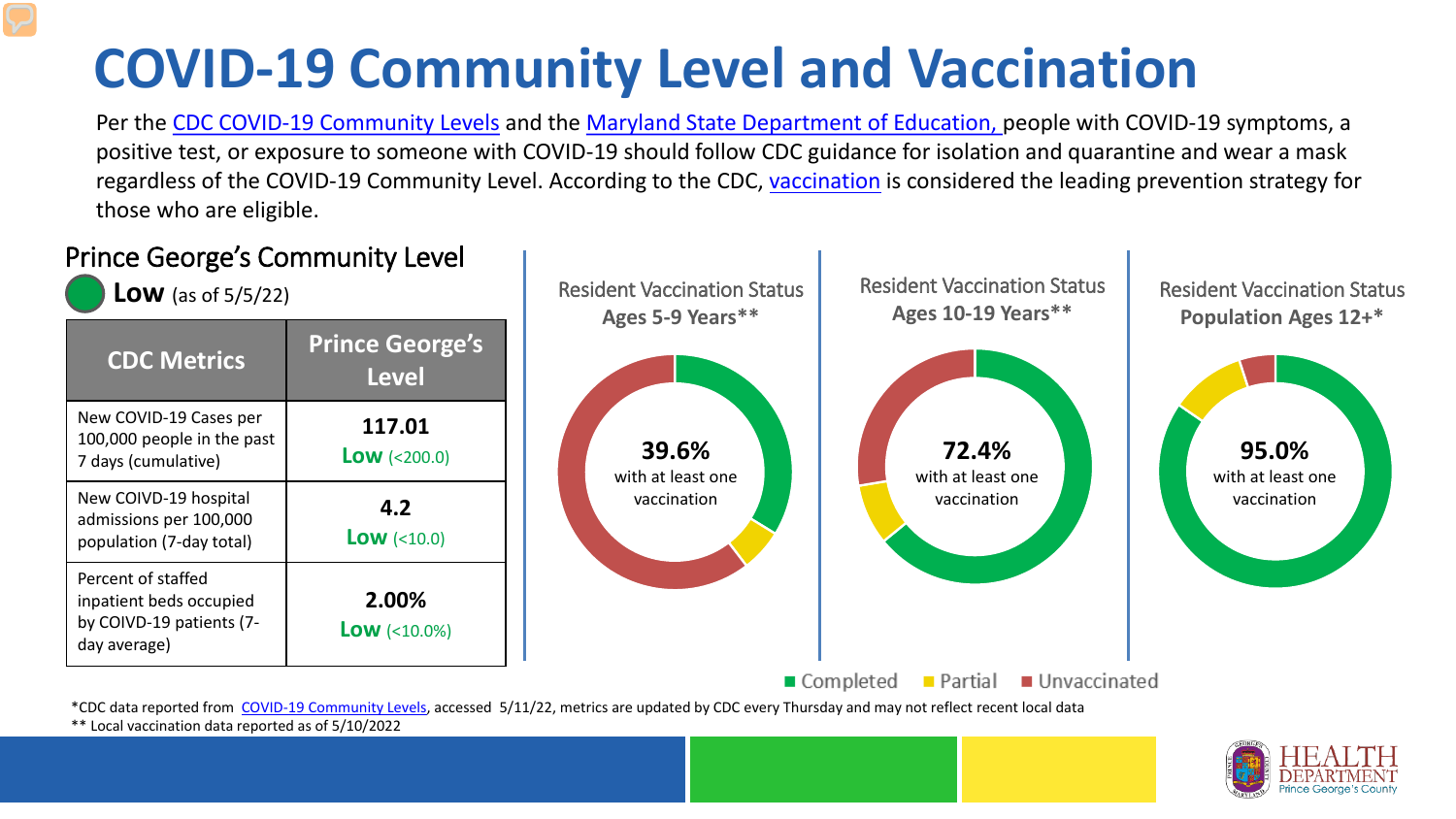### **Infection Rate for Prince George's County**



#### **Estimated by CovidActNow.org**

Accessed 5/11/2022. Each data point is a 14-day weighted average. Presented as the most recent seven days of data as a dashed line, as data is often revised by states several days after reporting.

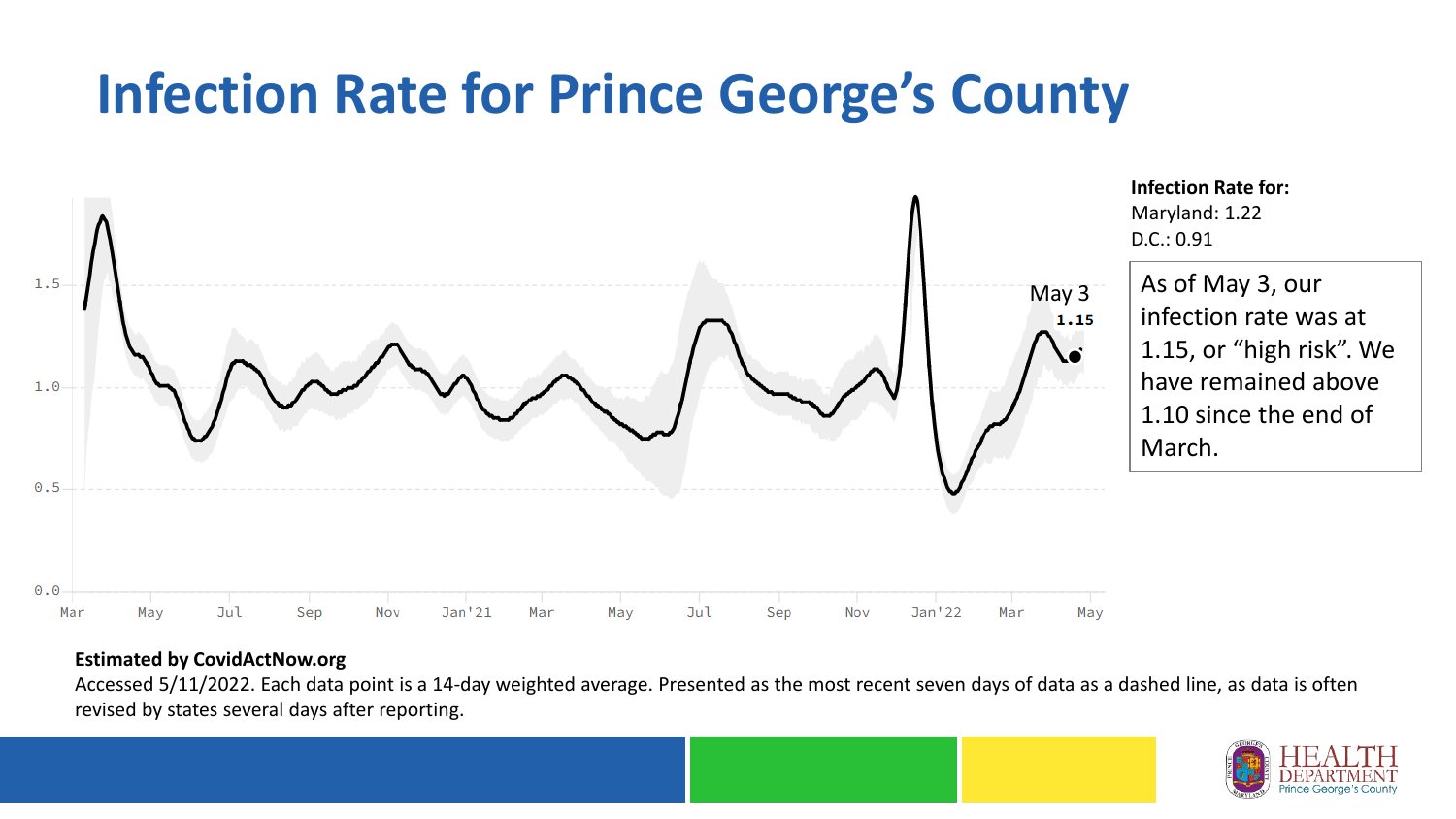### **Average Daily Case Rate** (7-day Average by test date)

**The average daily case rate at the end of last week was 19.2 new cases per 100,000 residents.** Our case rate has increased from a low of 2.3 cases per 100,000 residents on March 23rd.

6.1 6.9 7.1 7.5 7.6 8.0 ------8.9 9.9 10.3 10.7 10.9 11.0  $11.8$  12.1 12.1 12.2 12.1  $12.6$   $13.0$   $13.4$   $13.7$   $14.3$   $14.8$ 15.5 15.8 <sup>16.0</sup> 17.0 17.5 18.4 18.6 19.2 0.0 5.0 10.0 15.0 20.0 4/6 4/7 4/8 4/9 4/10 4/11 4/12 4/13 4/14 4/15 4/16 4/17 4/18 4/19 4/20 4/21 4/22 4/23 4/24 4/25 4/26 4/27 4/28 4/29 4/30 5/1 5/2 5/3 5/4 5/5 5/6 5/7 **Low Risk Medium High**

**Average New COVID-19 Cases Per Day Per 100,000 Residents**